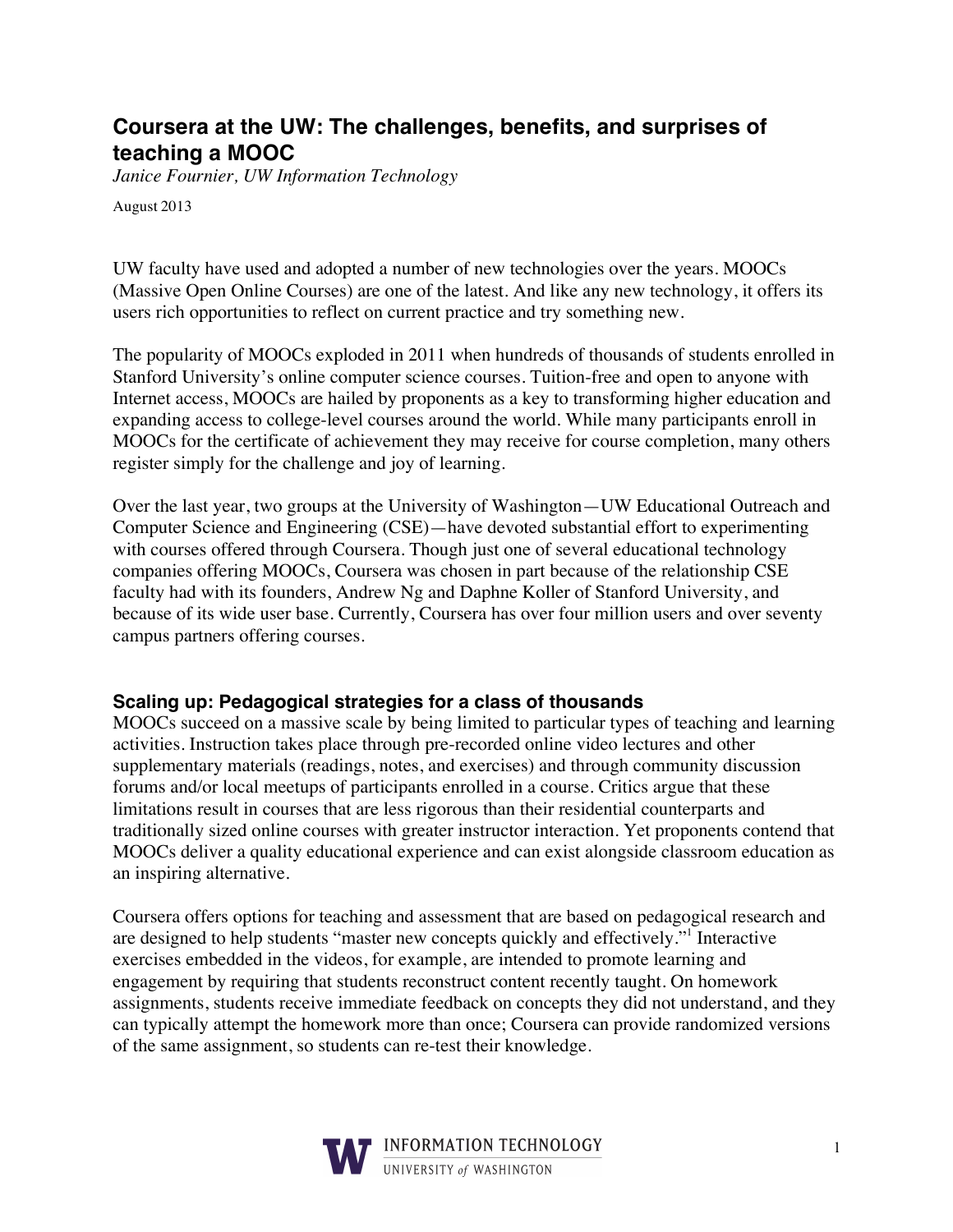In addition, Coursera offers the option of peer assessment, in which students are trained to use a grading rubric to evaluate and provide feedback on other students' work. The process provides an additional learning experience and results in highly accurate feedback, since (following a crowd-source model) multiple ratings are combined to arrive at a final score.

## **Learning from experience**

Four UW instructors recently shared their experiences of teaching a MOOC for the first time:

- Barbara Endicott-Popovsky, Director, Center for IA and Cybersecurity, Information School, Research Associate Professor, Information School
- Daniel Grossman, Associate Professor, Computer Science and Engineering
- Arvind Krishnamurthy, Associate Professor, Computer Science and Engineering (cotaught with David Wetherall and John Zahorjan, also in CSE)
- Bill Howe, Director of Research, Scalable Data Analytics, eScience Institute

Their motivations for joining the MOOC community were multiple and varied. All were interested in technological change and getting in on the ground floor of an educational innovation. Barbara Endicott-Popovsky was also interested in the emergence of MOOCs as a social phenomenon. For the CSE department, offering courses in Coursera was a way to increase visibility for the computer science program at UW and highlight its leadership in education. Bill Howe wanted to help influence the national discussion about data science education and to introduce students to this new field of study.

These instructors' stories provide insights into the challenges and benefits of teaching a MOOC, detailed in the sections that follow. To be sure, teaching on a massive scale requires work much more than required for a traditional class—plus a shift in thinking about how students will learn; the dynamics of teacher-student interaction in the classroom cannot be replicated in the MOOC environment. And launching a MOOC is not done alone; instructors, administrative staff, and teaching assistants must work together to ensure thorough course preparation and a smooth delivery.

But the investment of time and energy can also yield surprising insights into pedagogical practice and great personal reward. MOOCs are a unique educational model; the community of global participants, by its nature, adds fresh perspectives to course content, and instructors have access to meaningful data about what did or did not work in lectures and assignments. And success on a massive scale may inspire new ideas for how to improve a residential course. Beyond all this, in teaching a MOOC, instructors have the opportunity to reach an audience eager to learn what they have to teach, and to have the kind of impact once only imagined.

#### **Collaboration required**

Anyone with experience will agree the task of preparing a MOOC is daunting. Estimates range from a few dozen to more than one hundred hours to record online lecture videos and prepare other course materials. <sup>2</sup> With thousands of students enrolled, extreme clarity, consistency, and quality control are essential for a MOOC to succeed. From planning course content and

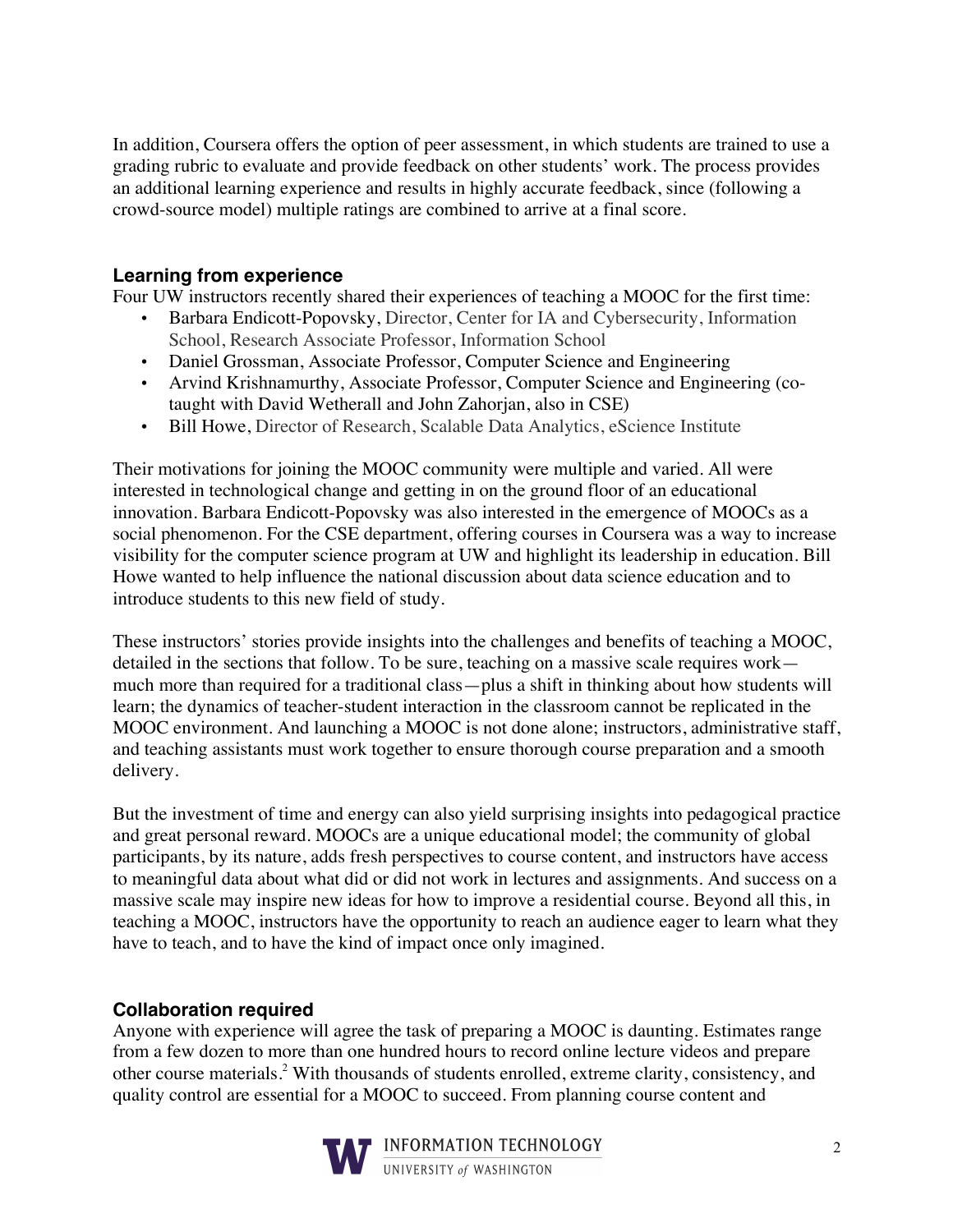assignments, to ensuring quality video production, and effectively running and concluding the course, MOOCs are a team endeavor.

For Barbara Endicott-Popovsky, a nine-year veteran of online instruction, preparing her first MOOC was relatively straightforward, though it still took months of preparation. With the help of instructional designers and technologists in Educational Outreach, she converted an existing course on Information Security & Risk Management, taught through EO and the iSchool, to the MOOC structure. EO staff were already familiar with the effort required to build a MOOC. They were able to repurpose Barbara's existing content, divide and organize video material into smaller chunks, record supplementary material where necessary, and ensure the consistency and integrity of the course end to end. Additional help came from a teaching assistant, who wrote questions to the videos and monitored the discussion forums during the course.

To prepare courses that would be offered in January, the Computer Science department began work in July. Dan Grossman assembled a team of motivated instructors and teaching assistants he met with weekly, dividing tasks based on interests and abilities: writing auto-grading scripts, interfacing with the Web site, plus an AV team and IT support. With guidance provided on the Coursera site, CSE staff converted a closet-sized space into a recording studio outfitted with simple equipment. Using only a camera, computer, and tablet, Dan was able to record himself lecturing and solving problems, as he would in class. "The videos weren't perfect," says Dan, "they included my typos and backspacing," but students did not seem to mind.

Unlike the other instructors, Bill Howe's MOOC was not built from an existing course. He observed that while designing material explicitly for a MOOC offers some flexibility relative to shoehorning existing classroom-based material into a new format, he missed the opportunity to "dynamically adapt the material to the needs of the students based on classroom discussion" and found it necessary to try and "anticipate every possible question" while recording videos—a significant time investment. By spring, four instructors were competing for time in the recording studio, and Bill often found himself there until 2:00 am, preferring to do the work of organizing content into lectures outside of the workday. While many schools hire a dedicated person to make sure that videos are edited properly, uploaded, and ready to go on time, this was work done by the CSE instructors themselves. This approach was effective, but Bill believes the investment in a dedicated resource for editing and material management would pay off in quality and time saved.

#### **Distributed team teaching, and unexpected discoveries**

With a MOOC, not only are the students from other countries, sometimes the instructors are, too. Three CSE instructors—Arvind Krishnamurthy, John Zahorjan, and David Wetherall—taught a MOOC Winter quarter while David was away in Barcelona. Each had taught "Introduction to Computer Networks" previously, though as the author of the textbook used at the UW and other institutions, David drove the decision to put the course on Coursera. The MOOC provided an opportunity to update the textbook, and it gave all three instructors a chance to standardize the curriculum and improve the course. David recorded lectures in Barcelona, John developed and gave feedback on the programming assignments, and Arvind taught the course to UW students at the same time it ran in Coursera, using slides prepared by David. All three monitored the



INFORMATION TECHNOLOGY UNIVERSITY of WASHINGTON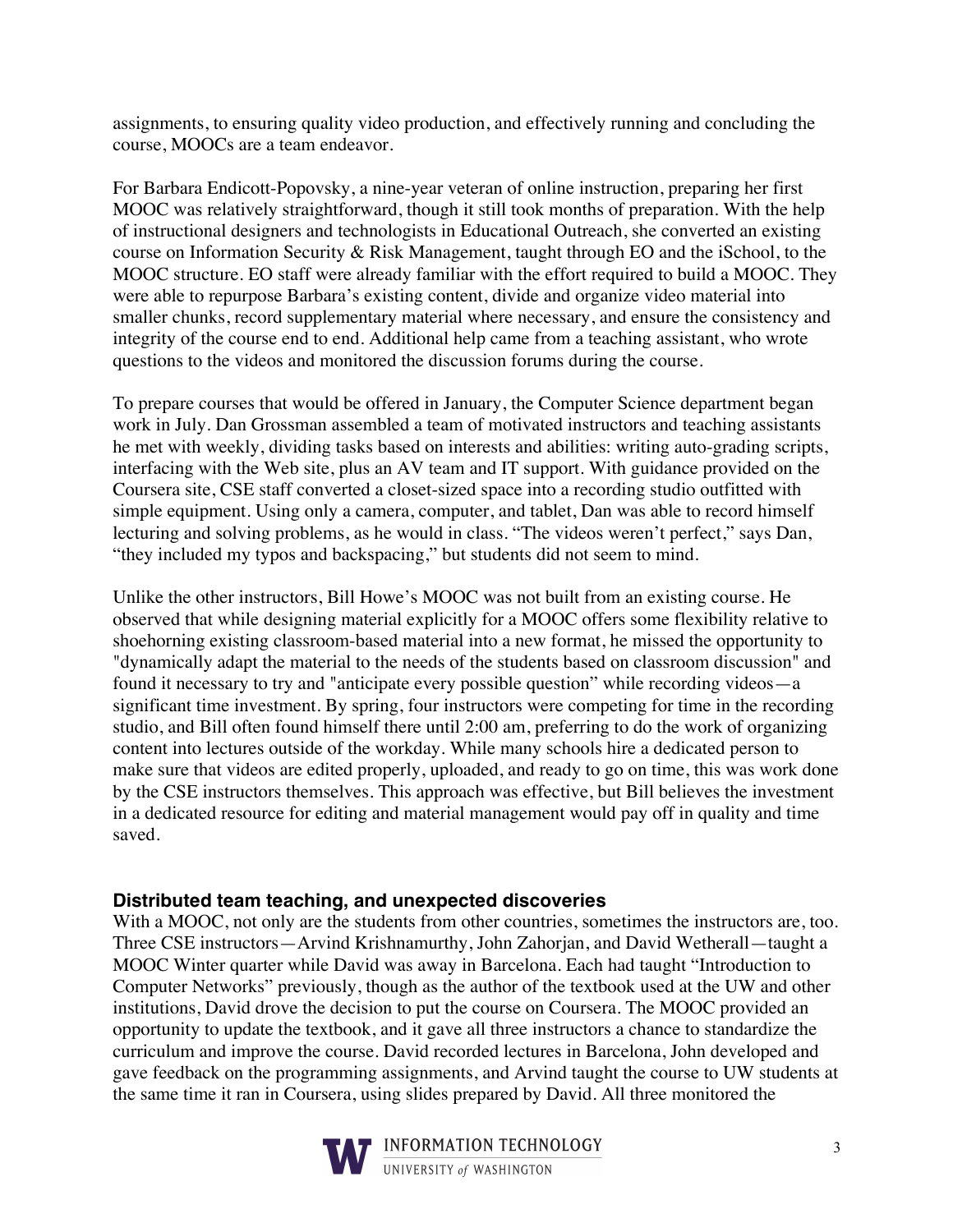Coursera discussion forums, along with their two half-time teaching assistants, and Arvind helped to write questions embedded in the videos.

Arvind laughs when describing the task of coordinating a local class of sixty students plus another 23,000 active MOOC participants in the first week. David would finish lectures one week ahead of the UW course, and Arvind and TAs would scramble to get the homework questions in place. Though the plan was to offer in Coursera the equivalent of the local course, Arvind found he actually taught about 85% of the content covered in the MOOC. He explained that what David might take thirty minutes to cover in recorded lectures took him fifty minutes in class; with added anecdotes and material from his own research, plus student discussion, the pace was naturally slower.

Arvind was grateful for David's lectures and thought they improved the delivery of the local course: "This is highly technical material—I would have liked these videos as a student!" Although Arvind did not watch every video, he did make them available to his local students, and made use of the same slides. One day, a student who both attended class and watched the Coursera videos told Arvind, "David's lectures are completely different." Arvind was surprised to find that indeed, although they used the same slides, David's perspective on networks differed from his own. Although they'd collaborated on research, they had never previously talked about their teaching; it was the kind of discovery he might make only if sitting in on his colleague's class.

## **A global perspective on course content**

When Barbara began teaching her courses in information security for Educational Outreach and the Information School, she was teaching students from the United States and preparing them to work in national corporations. With students from all over the world participating in her MOOCs, however, the content and discussions are infused with a global perspective. "Cybersecurity has strong privacy implications," Barbara explained, "and different countries have different sensitivities to these issues. We have networks that cross boundaries, assets stored in the cloud. Each country has compliance regimes, regulations—we need to take all of this into account."

For Barbara, the educational benefits of the expanded context are profound. "There's potential for harmonization when people come together and begin to take into account perspectives they hadn't previously considered. They deepen their thinking about concepts and are better prepared to engage with the global business world."

Students in Bill Howe's course experienced similar benefits. In Bill's MOOC, students had the opportunity to work on real-world data science problems posed by organizations. The optional assignments were part of a broader initiative, Coursolve, which connects courses and organizations to enable students to apply their knowledge in solving real and current challenges. Students around the globe were able to bring their unique perspectives to bear in discussions with nonprofit environmental advocacy groups, university research labs, and more. In this case, Bill's MOOC provided the kind of experiential learning opportunity that is still rare in higher

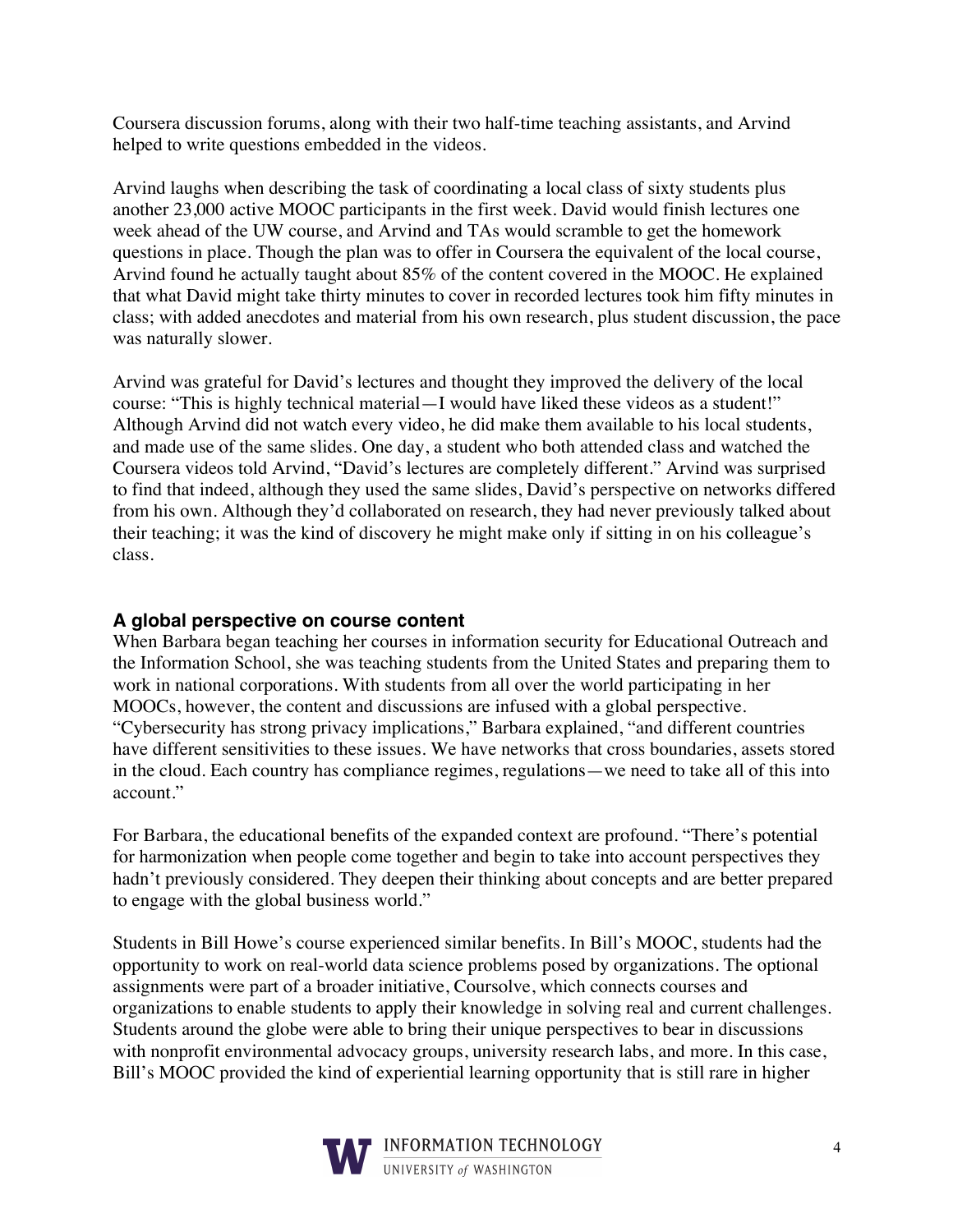education, even in the campus classroom.

### **Rethinking the residential course**

Dan's experience teaching a MOOC led to new thinking about his residential course. In order to translate his UW course in Programming Languages to the Coursera platform and teach to scale, Dan had to make a few changes in his assignments. One solution was to have Coursera participants complete peer assessments for their coding assignments. Dan created a detailed rubric for students to use in evaluating each other's work, describing inferior ways to solve the problem and common mistakes people make. Students were required to complete three peer assessments before they could view their own score, ensuring they become familiar with an expert approach to the problem and practice its application. After seeing the value of these assignments for his MOOC participants, Dan is now interested in incorporating peer review into his residential course—as soon as he can figure out the infrastructure to make this happen.

Teaching a MOOC also led Dan to think differently about the structure of university courses. With a MOOC, Dan realized, the ideal timing is to release new material and assignments every week on a Friday, but allow ten days (including two weekends) for students to complete the work and turn it in. This makes sense, given the competing demands on the time of MOOC participants, many of who are working professionals. But are there also lessons here for residential courses? Dan believes releasing a week's worth of material at a time would also benefit his UW students. Ideally, he says, class would meet for ninety minutes on Monday morning and ninety minutes again in the evening. On Tuesday, students could meet with the TA, and on Wednesday, begin work on their own. Teaching a MOOC showed Dan that the only reason courses are currently scheduled the way they are is because that's the way they have always been scheduled. Other models are possible.

## **A strategy for student recruitment**

Both Educational Outreach and CSE see potential value in MOOCs for recruiting students to the UW. Students who register for Barbara's course in Coursera have the option to enroll in the UW Certificate Program within the first two weeks of class. Although there is a fee, enrolling in the certificate program gives students access to a more rigorous version of the course and interaction with the instructor, and results in a UW credential and graduate credit. This past year, about half a dozen students who registered for the Coursera course went on to apply to the certificate program.

In CSE, MOOCs present an opportunity to identify more qualified applicants around the globe. Arvind noted that CSE often acts conservatively in accepting applicants, selecting primarily students from schools and programs with which they are familiar. But performance in a MOOC, he explained, could function as a test of ability: "You want into our program? First take this MOOC or respond to these problem sets."

**Renewed enthusiasm for teaching**

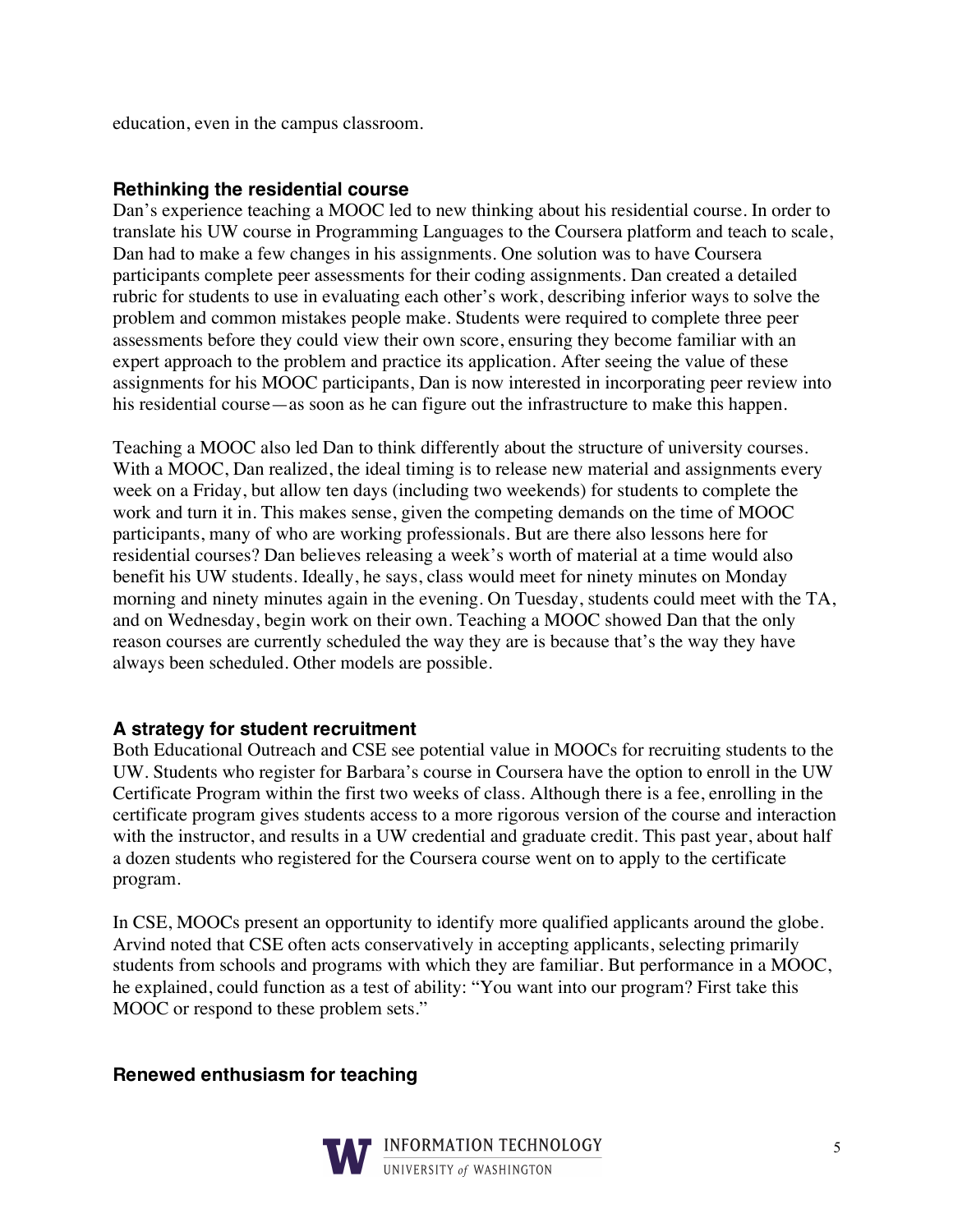There was a certain thrill in UW instructors' voices as they shared their stories about teaching a MOOC for the first time. While all are teachers passionate about their subjects and early adopters of new technologies, they were also a bit awed by the reach and potential impact of their Coursera courses. Although only a fifth of the 50,000 students registered for Arvind's MOOC completed the work and passed the course, 25,000 watched the videos—a number far exceeding the number of students in his residential course. And MOOC participants are a different population; UW faculty reported that a good proportion of their MOOC students were professionals working in their fields who brought a great degree of expertise and practical knowledge to the class environment. "There's a huge number of people who see these courses as a way to learn, share, and grow," said Barbara. "MOOCs are convenient for adults looking to continue their education but who don't have the resources to become full-time students enrolled in a face-to-face program." And they are extremely grateful for the opportunity.

The social dimensions of the MOOC environment also fascinated instructors. MOOC participants form communities online and in their local areas. "Some students came up with their own notes and posted these each week," Arvind reported. "Another came up with a glossary of terms." A group of Spanish speakers in Dan's class formed a community to help one another keep up in the course by translating lecture notes, homework, and even video subtitles.

Beyond the discussion groups that formed online, Barbara found her own community growing. "A few hundred students contacted me through LinkedIn," she says, noting that her account resembles "a mini United Nations." She's now participating on graduate committees of several former MOOC participants, and one student, a Ghanaian living in Denmark, has requested to spend six months with her as part of his doctoral training. His goal after completing his degree is to teach Barbara's material on information security to the Ghanaian government. That kind of impact is something Barbara never imagined.

## **Where to go from here?**

Like any technology innovation, MOOCs are evolving. A recent EDUCAUSE Learning Initiative presentation on "Learning and the MOOC" suggested that significant change and experimentation will happen with MOOCs before they find a new status quo in education.<sup>3</sup> For the UW instructors who have now taught a course in Coursera, there's great interest in how this new educational model may evolve. As Barbara Endicott-Popovsky noted, "The genie's not going back in the bottle." Asked what advice they would offer to other UW faculty interested in teaching a MOOC, almost all gave the same answer: "Enroll in a MOOC first, to understand the student experience."

Institutions across the country are offering MOOCs for a range of reasons—to increase access to higher education, to showcase expert faculty, to provide options for in-demand courses. At an EDUCAUSE Learning Initiative focus session this spring, presenters raised questions for individuals and institutions in the early stages of MOOC adoption:<sup>4</sup>

- How can a MOOC best support engaged learning?
- What are you teaching, to whom, and for what reason?
- What supports do faculty need to create a successful MOOC?
- How will a MOOC help your department or institution fulfill its mission?



**FINFORMATION TECHNOLOGY**